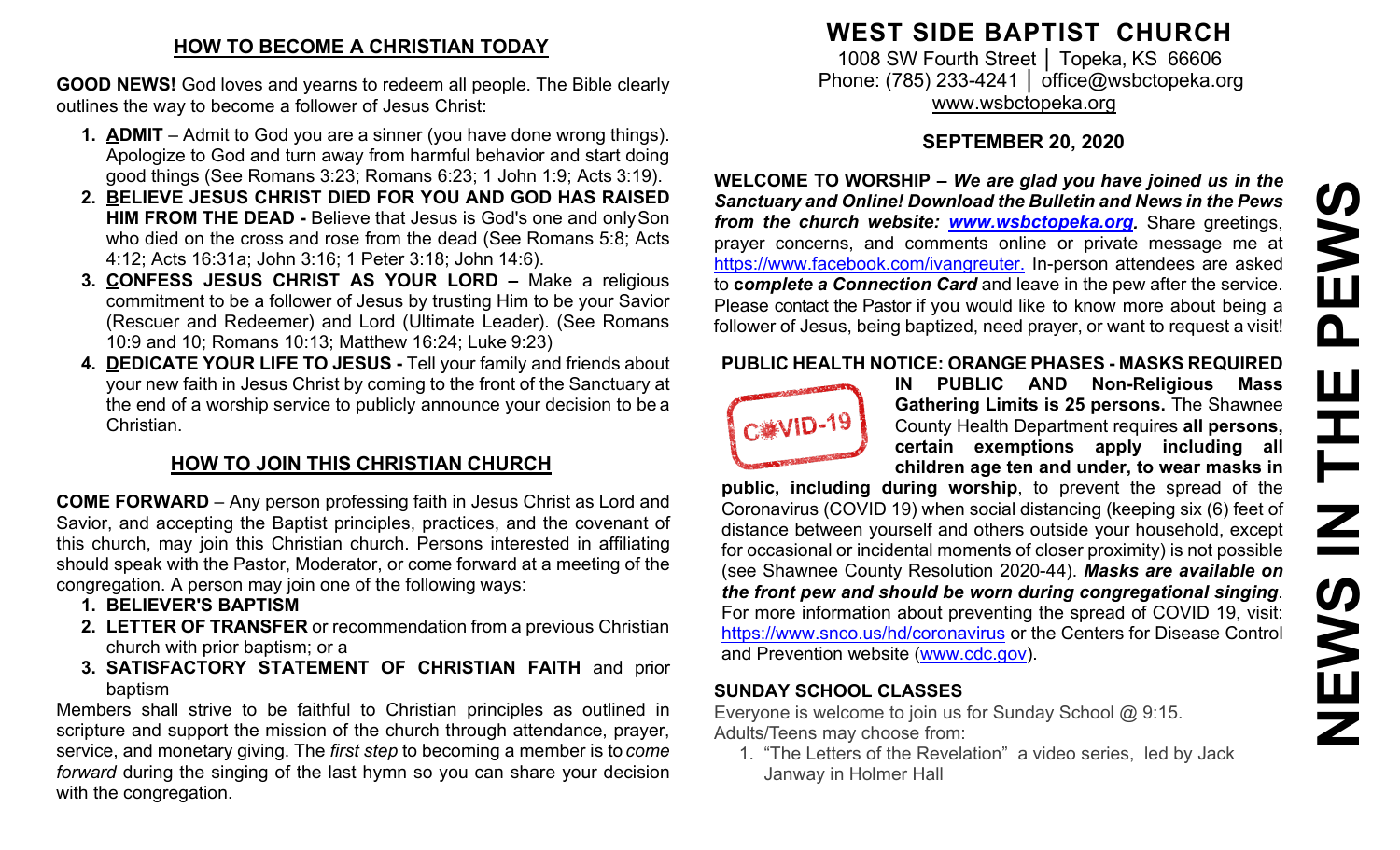2. Who's Who in the Bible, taught by Pastor Ivan in the Youth Room downstairs. Elementary/Middle School students will meet with Fran Seymour-Hunter & Pat Carpenter on 2<sup>nd</sup> floor.

**ABCCR ANNUAL GATHERING "A NEW THING – A NEW WAY"** – Our denomination's regional judicatory will hold its Annual Gathering Business Meeting on **Tuesday, September 29, at 7:00 pm via Zoom.** Congratulations to Trena Ansell and Pat Carpenter for being elected as WSBC's Voting Delegates. Delegates will be notified in September of the Zoom instructions and will be provided the documents which will be presented for a vote. Find information at [https://abccr.org/2020annualgathering.](https://abccr.org/2020annualgathering)

**BIBLE STUDY ONLINE** – The Pastor is leading the **"Gospel of Matthew" Bible Study on Wednesday MORNINGS ONLY at 10:30 am in Holmer Hall (face masks and social distancing required).** 



**HOSPITAL & EMERGENCIES –** If the hospital admits you or a loved one for an emergency or surgery, **the hospital staff and chaplains' Office will NOT contact the Church Office or the Pastor**. **You or a family member must call the Church Office at (785) 233-4241 or the PASTOR at HOME (785) 267-0936**.

**FOOD PANTRY -** Free Fruit and Vegetable Food Pantry on **Wednesdays from** 

**3:30 to 5:30 pm, while supplies last**. **MOBILE SITE**: enter western PARKING LOT from 4th and CLAY Streets; do not park or exit your vehicle. Equal Opportunity. \*All food is available at no cost. **Please wear a mask or face covering to protect the health and safety of our volunteers. AUGUST 2020 PANTRY** 



**REPORT:** 1,773 Individuals (835 adults, 710 children, and 228 seniors) in 443 families were able to receive 19,844 pounds of free bread, fruits, vegetables, and other items from the Fruit & Vegetable Food Pantry at West Side Baptist Church during the month of AUGUST 2020. We are serving double the number of families, more than twice the number of children (130%) and two-times more adults and senior citizens (109%), with three-times the food (343%) compared to March. Thank you to Jack Janway and his volunteers for serving!

**MISSION COMMITTEE - The Mission Committee will meet today, September 20 at 2:00 pm in Holmer Hall.** See Jim Goodnow for more information about the Mission Committee and the upcoming World Mission Offering, our annual offering to support global servants and world missions.

**PASTOR'S SCHEDULE/DAY OFF –** Pastor Ivan has move his **"Day Off" to Mondays starting in September** to help his family with virtual schoolwork (David and Macy will attend school online for the start of the semester). Please speak with Pastor or Pat Carpenter if you have any concerns or questions. The Church Office will be closed on Mondays.

**WWW KIDS BIBLE CLUB DELAYED START** – The Christian Ed. Committee decided to **postpone the opening of Wonderful West Side Wednesdays** that we had tentatively scheduled for September. We will continue to discuss the viability of this program over the next few months. ~Alice Payne, Coordinator of Christian Education

**FINANCIAL GIVING** – Thank you for the generous support of the work of God in and through West Side Baptist Church. Donations report:

|                           |    | 09-20-2020 |    | Y-T-D        |
|---------------------------|----|------------|----|--------------|
| <b>General Fund</b>       | \$ | 1,221.00   |    | \$116,636.53 |
| Building Fund/Cap. Cm. \$ |    | 5,015.00   |    | 11,814.99    |
| <b>Sunday School</b>      | \$ | 5.00       | \$ | 135.25       |
| <b>ABCUSA OGHS</b>        | \$ |            | \$ | 3,016.78     |
| Am. For Christ Offering   | \$ |            | \$ | 2,145.00     |
| <b>Baby Closet</b>        | \$ |            | \$ | 2,275.00     |
| Fellowship/Benevolence \$ |    |            | \$ | 5,241.00     |
| <b>ABW - LOVE Gift</b>    | S  |            | S  | 231.09       |
| <b>School Supplies</b>    |    |            | \$ | 800.00       |
|                           |    |            |    |              |

Marianne Spano 826 SW Warren Ave Topeka, KS 66606

#### **If anyone would like to make a meal for her please contact Pat Carreno @ 785-286-2054 or her cell 785-250-2194.**

Gerald Haney's Birthday is September 25. Please send him a card or drop him a note: Gerald Haney Oakley Place #2 618 SW Oakley Ave. Topeka, KS 66606

#### **NEWSLETTER ARTICLES ARE DUE ON WEDNESDAY, SEPTEMBER 23 NO LATER THAN NOON.**